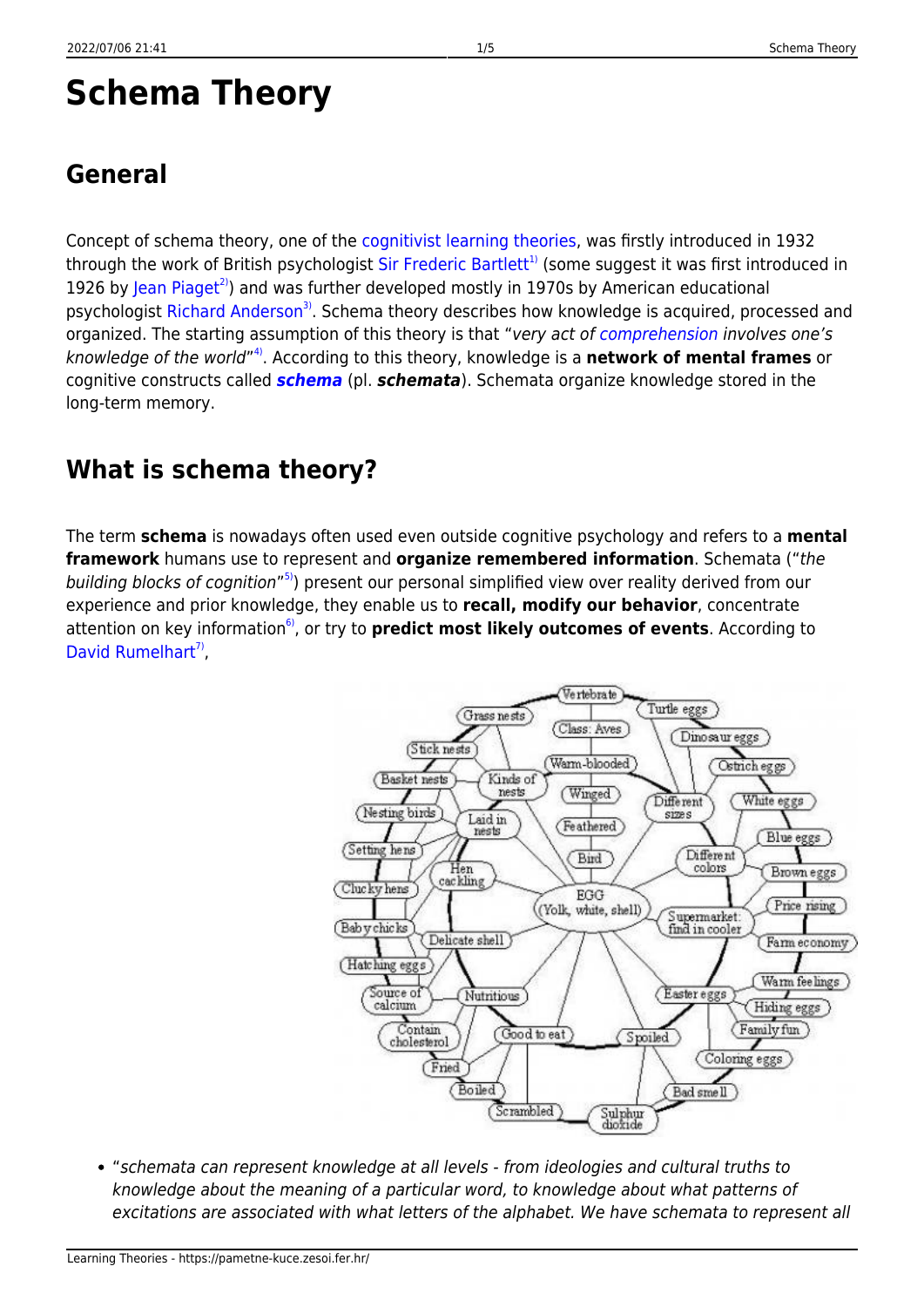levels of our experience, at all levels of abstraction. Finally, our schemata are our knowledge. All of our generic knowledge is embedded in schemata."

Schemata also expand and **change in time**, due to acquisition of new information, but deeply installed schemata are inert and slow in changing. This could provide an explanation to why some people live with incorrect or inconsistent beliefs rather then changing them. When new information is retrieved, if possible, it will be **assimilated** into existing schema(ta) or related schema(ta) will be **changed** (accommodated) in order to integrate the new information. For example: during schooling process a child learns about mammals and develops corresponding schema. When a child hears that a porpoise is a mammal as well, it first tries to fit it into the mammals schema: it's warm-blooded, airbreathing, is born with hair and gives live birth. Yet it lives in water unlike most mammals and so the mammals schema has to be accommodated to fit in the new information.

Schema theory was partly influenced by **unsuccessful attempts** in the area of artificial intelligence. Teaching a **computer** to **read natural text** or display other human-like behavior was rather unsuccessful since it has shown that it is impossible without quite an amount of information that was not directly included, but was inherently present in humans. Research has shown that this inherent information stored in form of schemata, for example:

- *content schema* prior knowledge about the topic of the text
- *formal schema* awareness of the structure of the text, and
- *language schema* knowledge of the vocabulary and relationships of the words in text

can cause easier or more difficult text comprehension<sup>8</sup>, depending on **how developed** the mentioned schemata are, and weather they are **successfully activated**.<sup>9</sup>. According to Brown<sup>10</sup>, when reading a text, it alone does not carry the meaning a reader attributes to it. The **meaning is formed by the** information and cultural and emotional **context the reader brings** through his schemata more than by the text itself. Text **comprehension and retention** therefore **depend** mostly **on the schemata the reader possesses**, among which the content schema should be one of most important, as suggested by Al-Issa<sup>[11\)](#page--1-0)</sup>.

#### **What is the practical meaning of schema theory?**

Schema theory emphasizes **importance** of **general knowledge and concepts** that will help forming schemata. In educational process the task of **teachers** would be to **help learners to develop new schemata** and **establish connections between them**. Also, due to the importance of prior knowledge, teachers should make sure that students have it.

"The schemata a person already possesses are a principal determiner of what will be learned from a new text."<sup>[12\)](#page--1-0)</sup>

Schema theory has been applied in various areas like:

- **motor learning** schema theory was extended to schema theory of discrete motor learning in 1975 by Richard Schmidt<sup>[13\)](#page--1-0)</sup>. Wulf<sup>[14\)](#page--1-0)</sup> has shown that developing a motor schema has resulted in better performance in children when learning a motor task.
- **reading comprehension** schema theory is often used to assist second language learning since it often contains reading a lot of texts in the target language. Failure to activate adequate schema when reading a text has shown to result in bad comprehension $15$ ). Various methods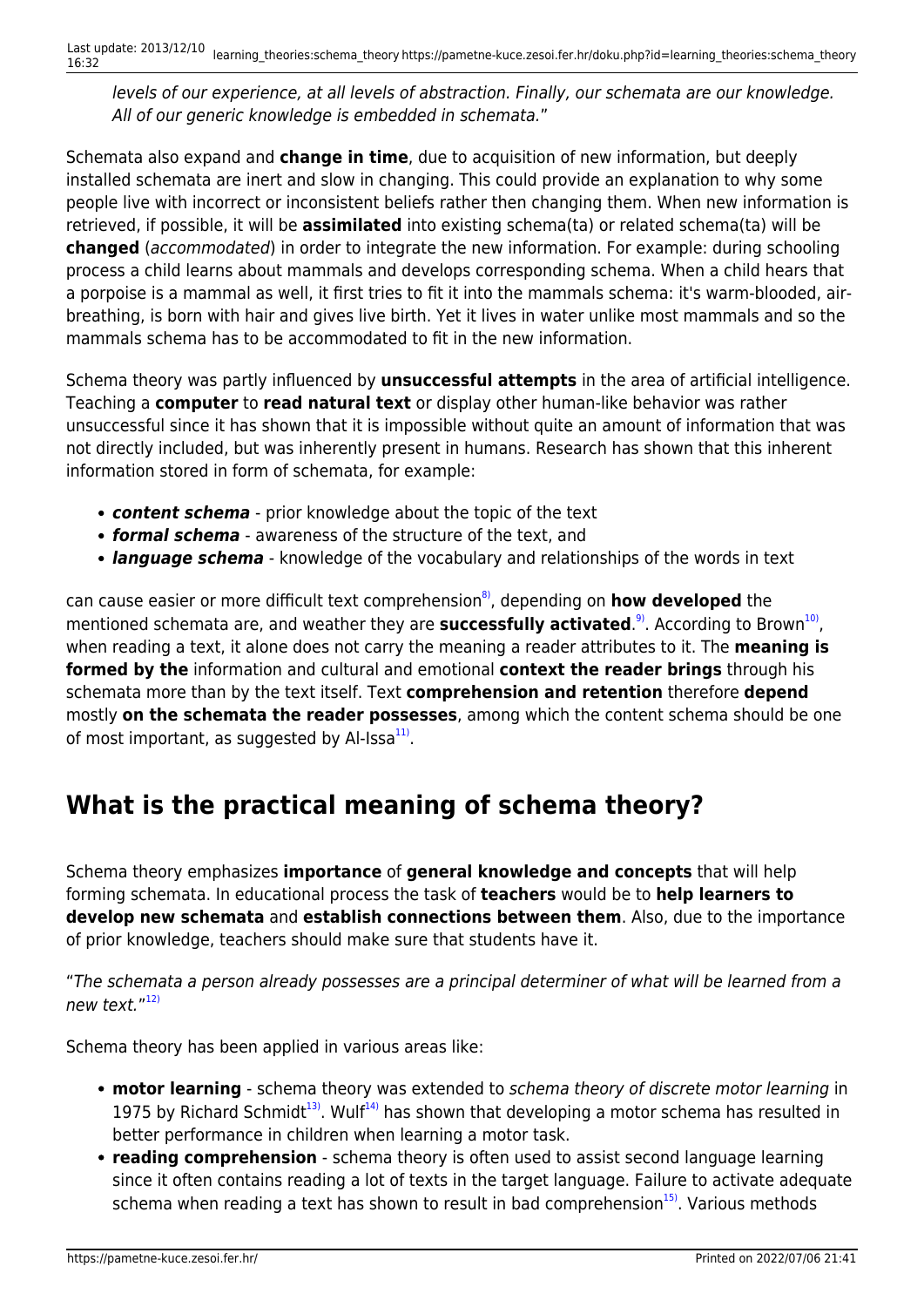have been proposed for dealing with this issue $16$  including giving students texts in their first language on certain topic about which they will later read in target language.

• **mathematical problem solving** - Jitendra et al.<sup>[17\)](#page--1-0)</sup> conducted a research showing that 3rdgraders taught to using schemata to solve mathematical problems formulated in words performed better than their peers who were taught to solve them in four steps (read and understand/plan to solve/solve/look back and check).

> Change: Jane had 4 video games. Then her mother gave her 3 more video games for her birthday. Jane now has 7 video games.



### **Criticisms**

Explanations of structures of knowledge have been criticized for being rather **unclear** about what exactly can count as a schema and what does a schema include. The idea of schemata as more complex constructs of memory has also been questioned. Some researchers<sup>[18\)](#page--1-0)</sup> suggest schemata as such are just networks of interacting simple (low-level) units activated at the same time. For example, a classroom schema is formed by simultaneously activated units of a blackboard, desks, chairs and a teacher.

On the other hand, schema theory was the starting point or a component for many other cognitivist theories and theorists like [Jean Mandler](http://www.cogsci.ucsd.edu/~jean/)<sup>[19\)](#page--1-0)</sup>, [David Rumelhart](http://rumelhartprize.org/biography.htm) (modes of learning) or [Marvin Minsky](http://web.media.mit.edu/~minsky/) (frame theory) who have further expanded it's concepts, and was also included in works of many other theorists like Sweller's ([cognitive load theory](https://pametne-kuce.zesoi.fer.hr/doku.php?id=learning_theories:cognitive_load_theory)) or Ausubell's ([assimilation theory](https://pametne-kuce.zesoi.fer.hr/doku.php?id=learning_theories:assimilation_theory)).

#### **Keywords and most important names**

- **schema theory**, **schema**, **schemata**, **schema theory of discrete motor learning**
- [Sir Frederic Bartlett,](http://www.ppsis.cam.ac.uk/bartlett/) [Richard Anderson,](http://www.education.com/reference/article/anderson-richard-chase-1934-/) [David Rumelhart,](http://rumelhartprize.org/biography.htm) Richard Schmidt, [Roger Schank](http://www.rogerschank.com/)

# **Bibliography**

[Al-Issa, Ahmad. Schema Theory And L2 Reading Comprehension: Implications For Teaching. Journal of](http://www.cluteinstitute-onlinejournals.com/PDFs/2006100.pdf) [College Teaching & Learning, 3\(7\), p41-48. July 2006.](http://www.cluteinstitute-onlinejournals.com/PDFs/2006100.pdf)

[Schema theory of learning. LinguaLinks Library, 1999.](http://www.sil.org/lingualinks/literacy/implementaliteracyprogram/schematheoryoflearning.htm) Retrieved March 15, 2011.

[Schema theory of learning. The Encyclopedia of Educational Technology.](http://eet.sdsu.edu/eetwiki/index.php/Schema_theory_of_learning) Retrieved March 15, 2011.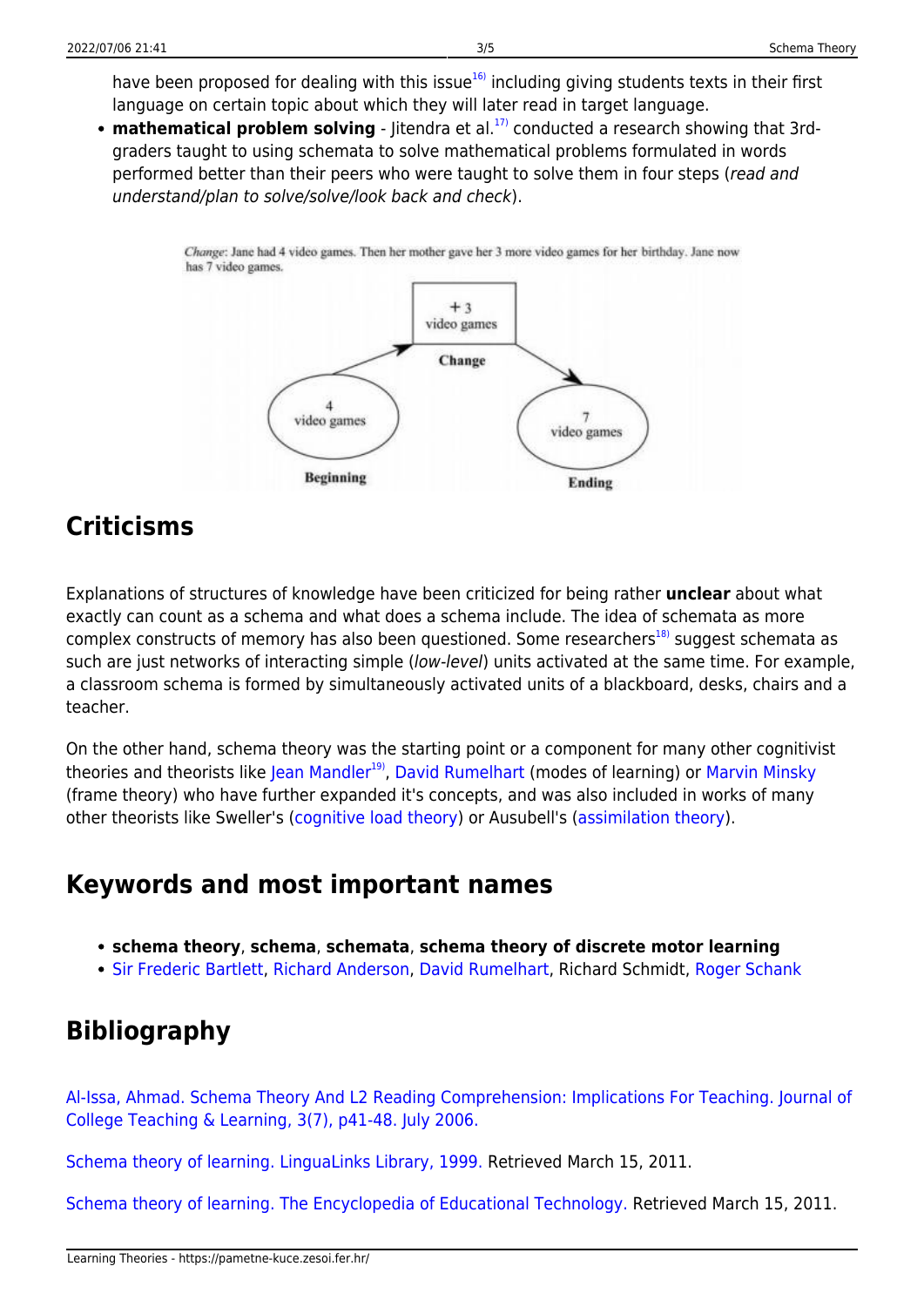[Routledge Encyclopedia of Language Teaching and Learning. Schema and script theory.](http://www.bookrags.com/tandf/schema-and-script-theory-tf/) Retrieved March 15, 2011.

[Qualitative Research Methods. Schema Theory \(drawn from D'Andrade 1995\).](http://www.analytictech.com/mb870/schema.htm) Retrieved March 15, 2011.

[Wiki: Schema Theory.](http://red6747.pbworks.com/w/page/8523053/Schema-Theory) Retrieved March 15, 2011.

#### **Read more**

[Sherwood, D. E, and T. D Lee. Schema theory: critical review and implications for the role of cognition](http://www.science.mcmaster.ca/kinesiology/images/stories/Sherwood202620Lee20RQES.pdf) [in a new theory of motor learning." Research quarterly for exercise and sport 74, no. 4: 376–382.](http://www.science.mcmaster.ca/kinesiology/images/stories/Sherwood202620Lee20RQES.pdf) [2003.](http://www.science.mcmaster.ca/kinesiology/images/stories/Sherwood202620Lee20RQES.pdf)

[D'Andrade, Roy G. The development of cognitive anthropology. Cambridge University Press, 1995.](http://www.google.com/books?id=2QCWe2r-pvwC)

[Mandler, Jean Matter. Stories, Scripts, and Scenes: Aspects of Schema Theory. Lawrence Erlbaum](http://books.google.com/books?id=9KvHdk6TwA0C) [Associates, Inc., Publishers, 365 Broadway, Hillsdale, 1984.](http://books.google.com/books?id=9KvHdk6TwA0C)

[Mandler, J. M. The foundations of mind: The origins of conceptual thought. New York: Oxford](http://books.google.com/books?id=3yLYAAAAMAAJ) [University Press. 2004.](http://books.google.com/books?id=3yLYAAAAMAAJ)

[Bartlett, F.C. Remembering: A Study in Experimental and Social Psychology. Cambridge, England:](http://www.ppsis.cam.ac.uk/bartlett/RememberingBook.htm) [Cambridge University Press. 1932.](http://www.ppsis.cam.ac.uk/bartlett/RememberingBook.htm)

[1\)](#page--1-0)

[4\)](#page--1-0)

[9\)](#page--1-0)

[Bartlett, Frederic \(Sir\). Remembering: A study in experimental and social psychology. Cambridge](http://www.ppsis.cam.ac.uk/bartlett/TheoryOfRemembering.htm) [University Press, 1932.](http://www.ppsis.cam.ac.uk/bartlett/TheoryOfRemembering.htm) [2\)](#page--1-0)

[Erasmus, A. C, E. Bishoff, and G. G. Rousseau. The potential of using script theory in consumer](http://www.up.ac.za/saafecs/vol30/erasmus.pdf) [behaviour research. Journal of Family Ecology and Consumer Sciences, 2010.](http://www.up.ac.za/saafecs/vol30/erasmus.pdf) [3\)](#page--1-0)

[Kearsley, Greg. Script theory \(R. Schank\). The Theory Into Practice Database.](http://tip.psychology.org/schank.html)

[Anderson, R. C., R. E. Reynolds, D. L. Schallert, and E. T. Goetz. Frameworks for Comprehending](http://aer.sagepub.com/content/14/4/367.abstract) [Discourse. American Educational Research Journal 14, no. 4: 367-381. January 1977.](http://aer.sagepub.com/content/14/4/367.abstract) [5\)](#page--1-0)

Rumelhart, D. E. Schemata: The building blocks of cognition. In J. Guthrie (Ed.), Comprehension and teaching: Research reviews (pp. 3-26). Newark, DE: International Reading Association. 1982. [6\)](#page--1-0)

[Anderson, Richard C, Rand J. Spiro, and Mark C Anderson. Schemata as Scaffolding for the](https://test.ideals.illinois.edu/bitstream/handle/123456789/8028/ctrstreadtechrepv01977i00024_opt.pdf) [Representation of Information in Connected Discourse. American Educational Research Journal 15, no.](https://test.ideals.illinois.edu/bitstream/handle/123456789/8028/ctrstreadtechrepv01977i00024_opt.pdf) [3: 433-440, June 20, 1978.](https://test.ideals.illinois.edu/bitstream/handle/123456789/8028/ctrstreadtechrepv01977i00024_opt.pdf) [7\)](#page--1-0)

[Rumelhart, D. E. Schemata: The building blocks of cognition. In J. Guthrie \(Ed.\), Comprehension and](http://books.google.hr/books?id=WtKcAAAAMAAJ) [teaching: Research reviews \(pp. 3-26\). Newark, DE: International Reading Association. 1982.](http://books.google.hr/books?id=WtKcAAAAMAAJ) [8\)](#page--1-0)

[Schema Theory And L2 Reading Comprehension: Implications For Teaching. Journal of College](http://www.cluteinstitute-onlinejournals.com/PDFs/2006100.pdf) [Teaching & Learning, 3\(7\), p41-48. July 2006.](http://www.cluteinstitute-onlinejournals.com/PDFs/2006100.pdf)

Carrell, P.L. Interactive text processing; Implications for ESL/second language reading. In P, L. Carrell, J. Devine & D.E. Eskey (Eds.) Interactive Approaches to second language reading. Cambridge: